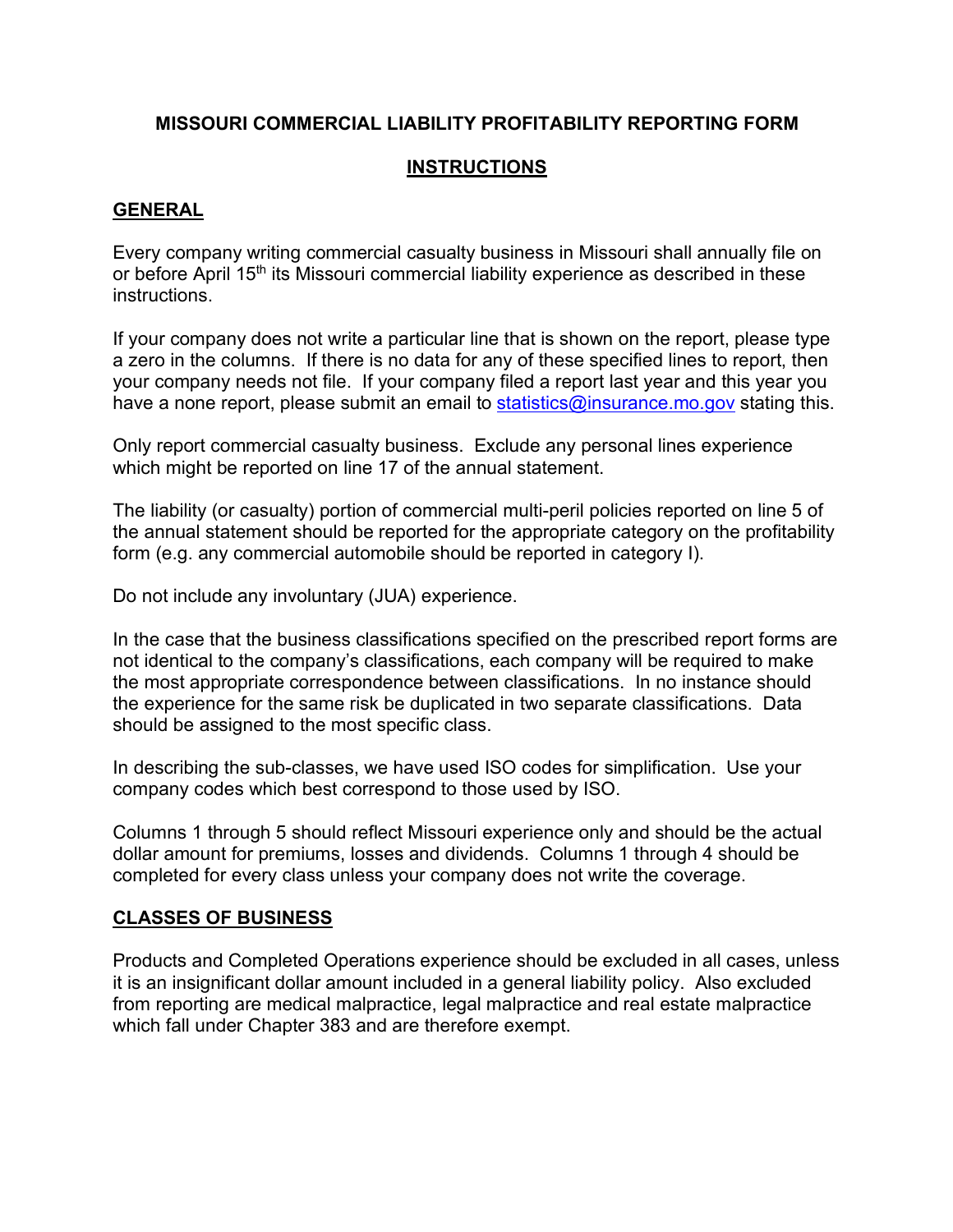1. Commercial Automobile Liability (I)

This is line 19.4 on page 15 of the annual statement and should closely reflect the same numbers.

2. Truckers (Ia)

This should include all truckers liability written in Missouri. Local (Ia1) and Long Haul (Ia2) must be separated. Intermediate range truckers liability should be combined with long-haul.

**NOTE:** The data reported for Truckers (Ia) should be greater than or equal to the sum of Local (Ia1) and Long-Haul (Ia2).

#### 3. Garage Liability (Ib)

This should be experience for premises and operations liability coverage written for new car dealers, used car dealers, repair shops and all other entities for which garage liability is written.

**NOTE:** The data reported for Commercial Automobile Liability (I) should be greater than or equal to the sum of Truckers (Ia) and Garage Liability (Ib).

#### 4. Liability Other Than Auto (General Liability (II)

This should include all experience reported for line 17 on page 15 of the annual statement, excluding products liability, environmental impairment (EIL) or any of the professional lines listed in IV of this report. Mutli-peril policies are included in this as well.

### 5. Governmental (IIa, IIa1, IIa2, IIa3)

This should include all experience for all types of governmental liability written in Missouri. Schools (IIa1) should reflect only experience for public schools. Water/Sewer Districts (IIa2) should be experience written on any public water or sewer district. Municipalities (IIa3) should include liability coverage for villages, towns or cities.

**NOTE:** The data reported on Governmental (IIa) should be greater than or equal to the sum of Schools (IIa1), Water/Sewer Districts (IIa2) and Municipalities (IIa3).

#### 6. Contracting or servicing (IIb, IIb1, IIb2) Use codes 90000 through 99999 of ISO's Simplified General Liability Manual or corresponding codes used by your company.

**NOTE:** The data reported for Contracting or Servicing (IIB) should be greater than or equal to the sum of Pest Control (IIB1) and Asbestos Removal (IIb2).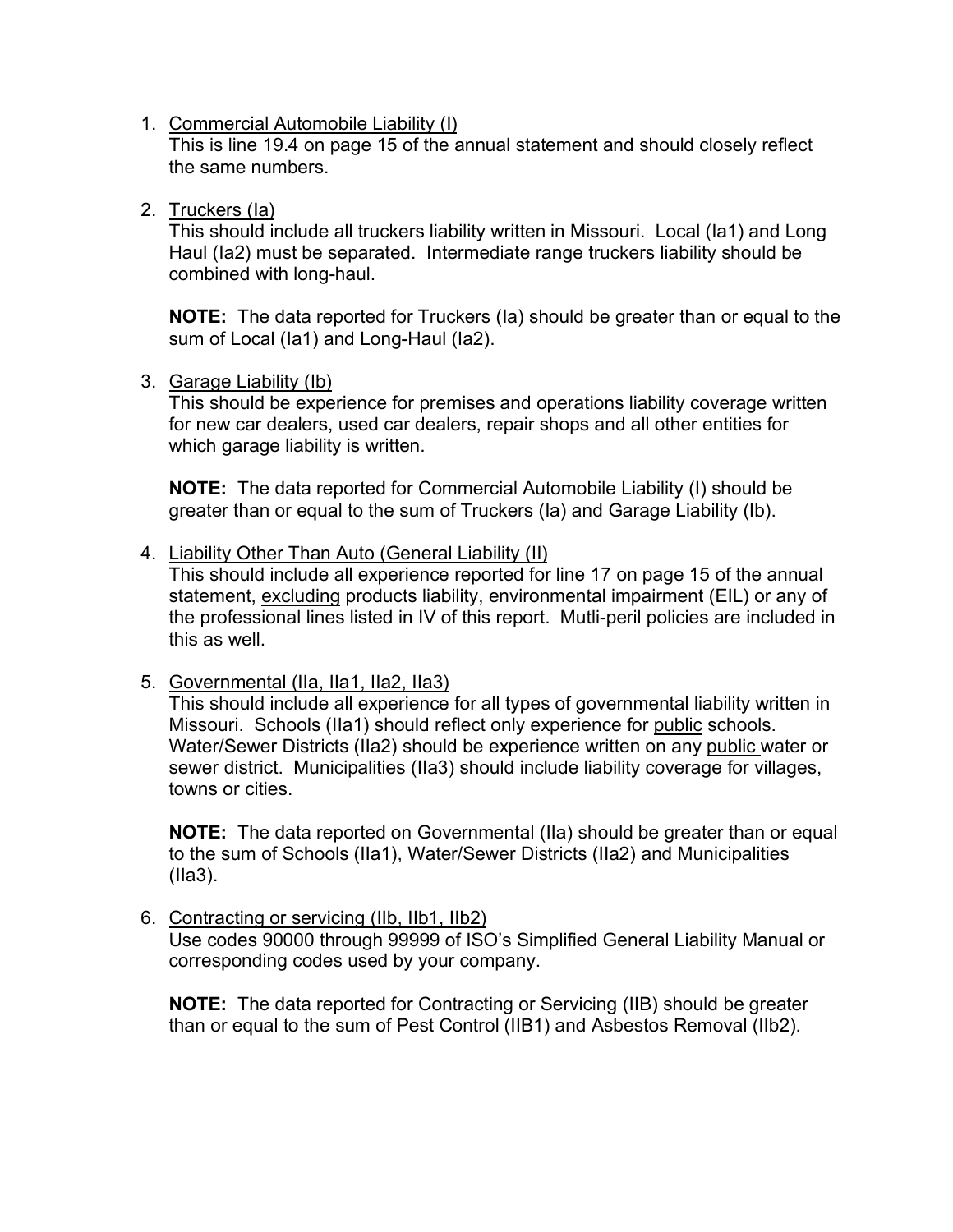7. Mercantile (IIc, IIc1, IIc2, IIc3)

Use codes 10000 through 19999 of ISO's Simplified General Liability Manual or corresponding codes used by your company.

**NOTE:** The data reported for Mercantile (IIc) should be greater than or equal to the sum of Liquor Liability (IIc1), Machine & Equipment Dealers (IIc2) and Other Retail or Wholesale Stores (IIc3).

#### 8. Miscellaneous (IId, IId1, IId2, IId3, IId4)

Use codes 40000 through 49999 of ISO's Simplified General Liability Manual or corresponding codes used by your company with the following exceptions:

Not all sub-categories under Miscellaneous (IId) are found under codes 40000 through 49999; however, for each of the sub-categories (IId1 through IId4) report its experience whether it falls in this range or not.

The experience for Miscellaneous (IId) should reflect only what would be found under ISO codes 40000 through 49999 (or your equivalent).

**NOTE:** The data reported for Miscellaneous (IId) should be greater than or equal to the sum of Amusement & Recreational (IId1), Day Care Centers (IId2), Apartment & Condominium (IId3) and Hotels & Motels (IId4).

**NOTE:** The data reported for Liability Other Than Auto (General Liability) (II) should be greater than or equal to the sum of Governmental (IIa), Contracting or Servicing (IIb), Mercantile (IIc) and Miscellaneous (IId).

#### 9. EIL (Pollution Liability (III)

This should include only premised and operations liability. Do not include any products liability.

10.Professional Liability (Other Than Medical) (IV, IVa, IVb, IVc, IVd) For the general category IV, include all professional liability, excluding those classes covered by Chapter 383 (medical malpractice, legal malpractice and real estate malpractice).

Professional liability experience should include errors & omissions coverage or any other coverage which provides professional liability protection for each or any of the professional listed.

**NOTE:** The date reported for Professional Liability (Other Than Medical) (IV) should be greater than or equal to the sum of Architects (IVa), Veterinarians (IVb), Insurance Agents/Brokers (IVc) and Directors & Officers (IVd).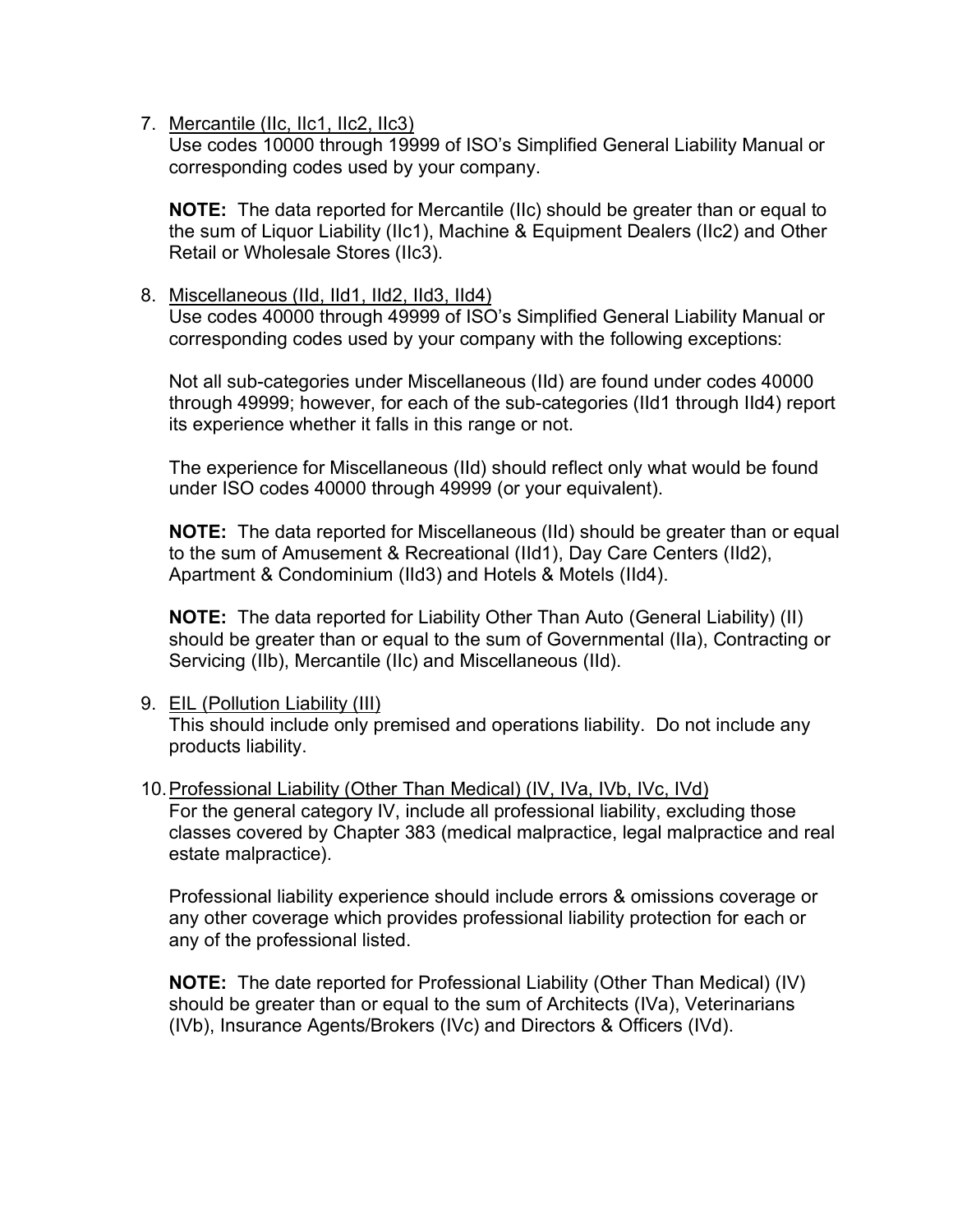#### **OTHER INSTRUCTION**

1. Fill out a Closed and Outstanding Claim Form – Part A for each of the classes/sub-classes listed below (marked on the profitability report with an asterisk (\*):

Local Truckers Long-Haul Truckers Garage Liability **Schools** Water/Sewer Districts **Municipalities** Pest Control Asbestos Removal Liquor Liability Machine & Equipment Dealers Other Retail & Wholesale Stores Amusement & Recreational Day Care Centers Apartment & Condominium Hotels & Motels Architects & Engineers Veterinarians Insurance Agents/Brokers Directors & Officers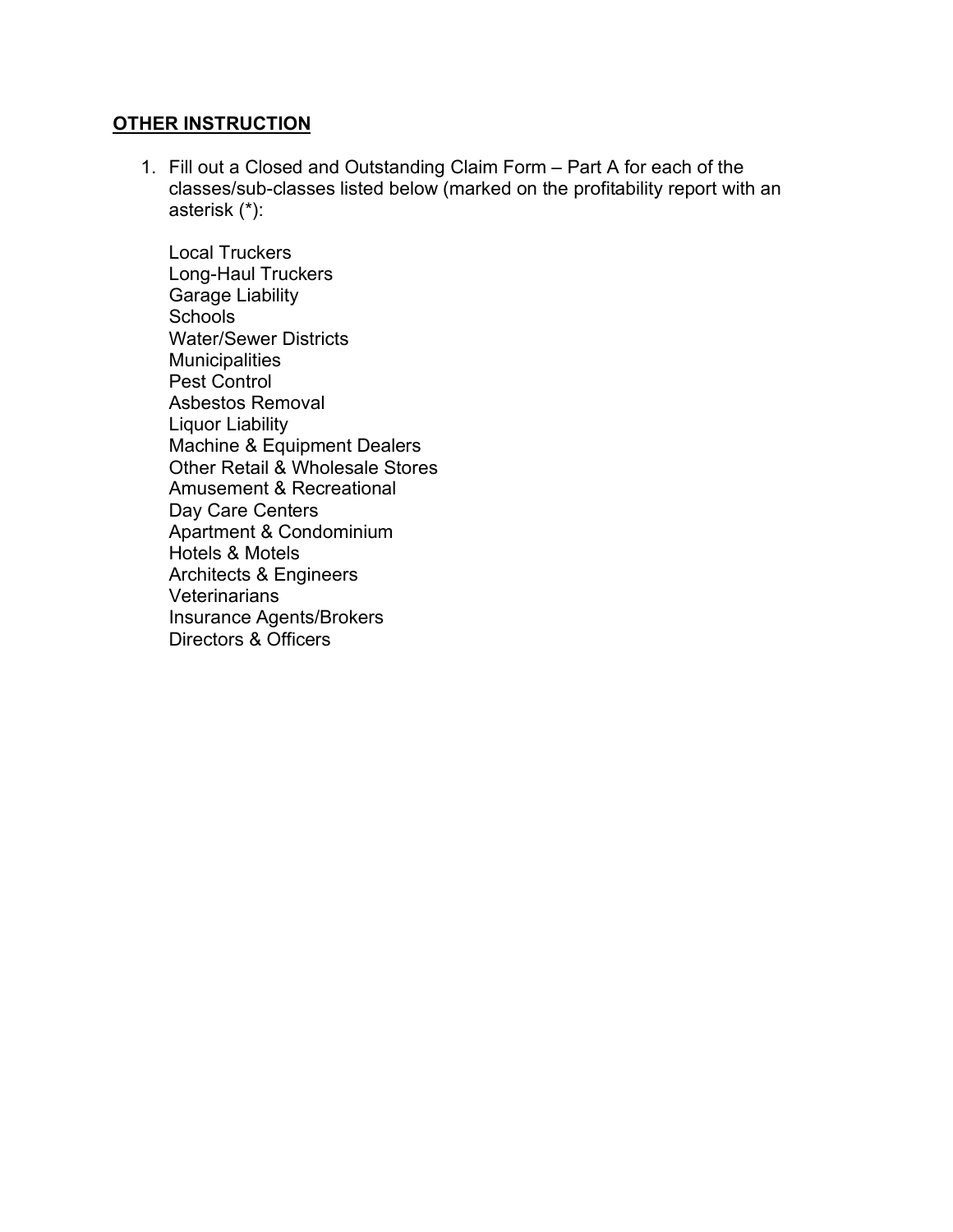## **INSTRUCTIONS FOR COMPLETING THE PART A COMMERCIAL LIABILITY CLOSED AND OUTSTANDING CLAIM FORM**

A Part A Closed and Outstanding Claim Form must be submitted for each of the asterisked classes/sub-classes of business, on the Commercial Liability Profitability Reporting Form for which your company reported experience. This report is a summary of claims closed during the year and the outstanding claims by the year the claims were incurred (accident year).

The handling of partial payments on outstanding claims has been a major area of confusion. Any partial payment should be handled as if it were still an outstanding claim and the (partially) paid amount should not be included in the reporting of closed claims until full payment is made. For this reason, an additional column under outstanding claims is to enter partial payments.

# **YEAR INCURRED**

Label each year separately. If over 20 years, use earliest year & before. For example, in reporting data for 2014, the earliest date shown should be 1995 or before.

# **CLAIMS CLOSED**

The amount paid and number of claims should not include those claims for which a payment has been made, but there remains an outstanding reserve (i.e. a partial payment has been made).

### 1. Number of Claims Paid

The number of claims that meet all of the following criteria:

- a) Were incurred in the year in the first column
- b) Were closed in the year being reported, and
- c) Were closed with payment
- 2. Number of Claims Closed without Payment

The number of claims which meet all the following criteria:

- a) Were incurred in the year in the first column
- b) Were closed in the year being reported, and
- c) Were closed without payment.
- 3. Dollars Paid

The dollars that were paid on the claims that:

- a) Were incurred in the year in the first column, and
- b) Were closed in the year being reported.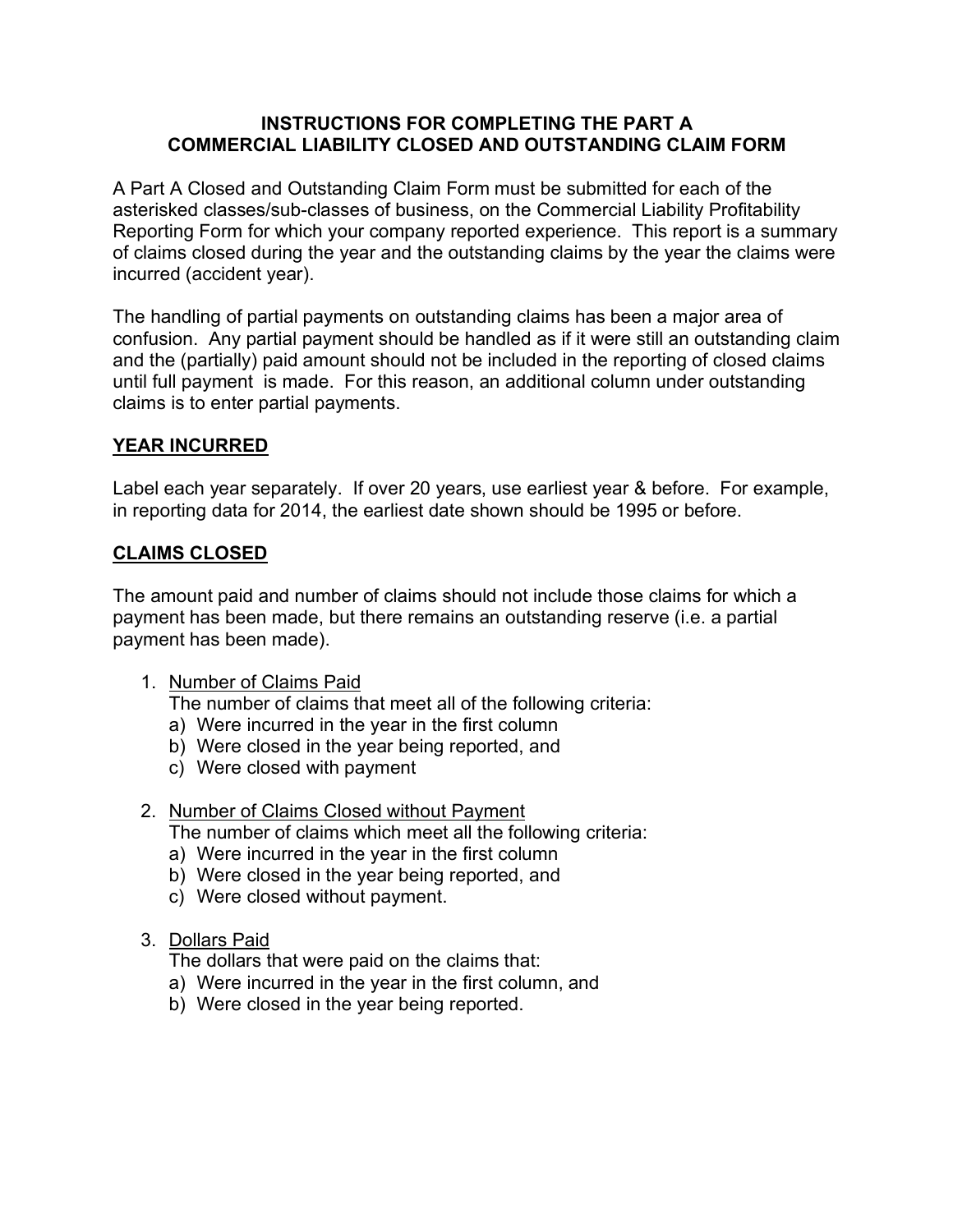# **OUTSTANDING CLAIMS**

These claims should not include incurred but not reported (IBNR). All partially paid losses fall in this category.

- 1. Number of Claims Unpaid Year End
	- The number of claims that were:
	- a) Incurred in the year in the first column, and
	- b) Had not been closed at the end of the year reported.
- 2. Dollar Amount Reserved Year End

Report the dollar value for the loss reserves remaining at the end of the report year, on the unpaid and partially paid claims, that were incurred in the year in the first column.

3. Dollars Paid in Partial Payments

Report the dollar value of the total amount paid during the year reported:

- a) On the claims that remain open (still have an outstanding reserve) at year end, and
- b) Were incurred in the year in the first column.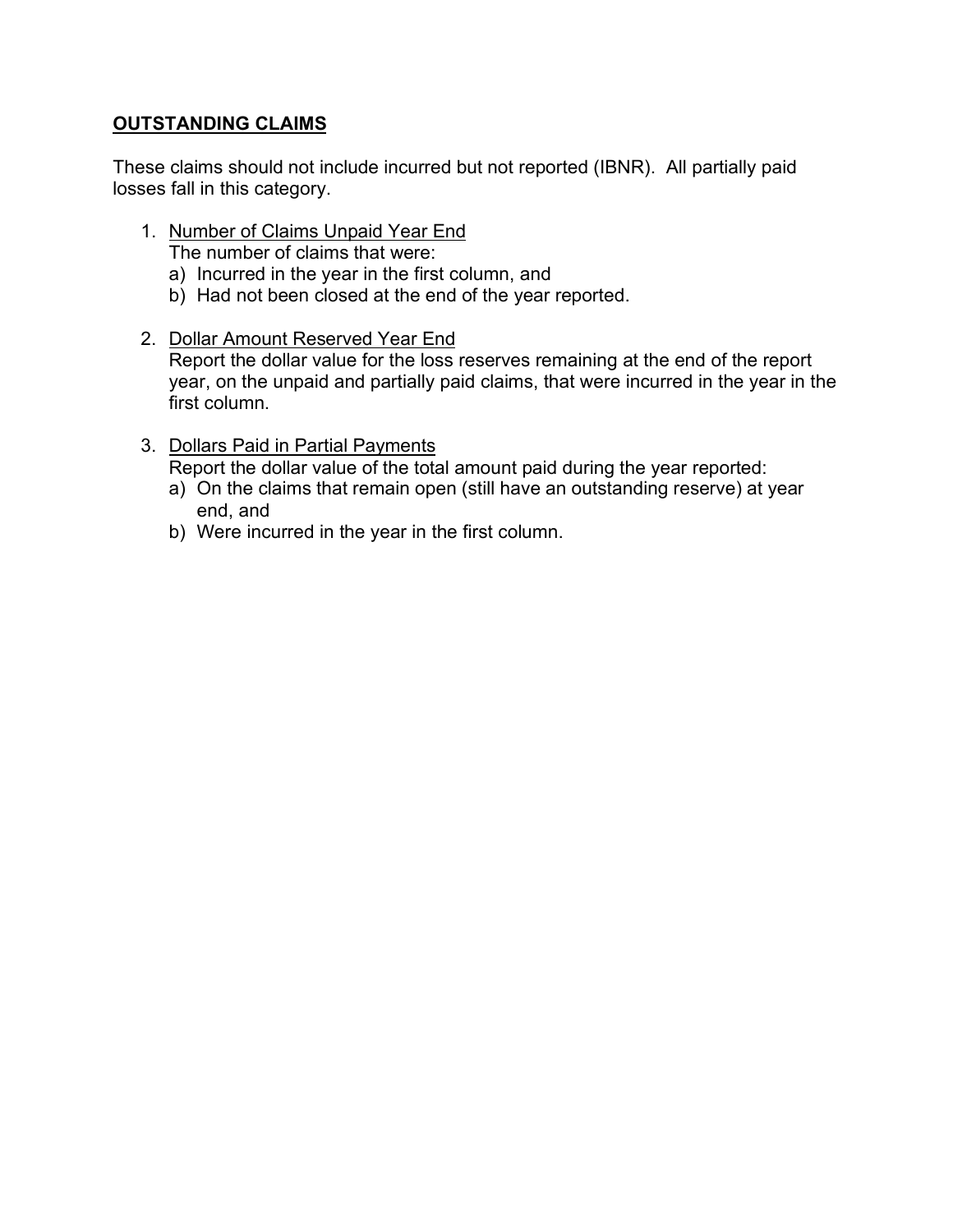### **EXAMPLE OF PART A CLOSED CLAIM REPORT WHEN REPORTING PARTIAL PAYMENT OF AN OUTSTANDING CLAIM**

The following is a simplified example of one claim over a period of time and how that claim should be reported. This is merely an example of one claim. The Missouri Department of Insurance is not interested in individual claims. Each company is expected to track claims as shown below, but the report submitted should include only the cumulative column totals for all claims.

In 1984, insured A suffers a loss; as a result, insurer B sets up an initial reserve of \$100,000 to pay this loss.

Year reported: 1984

| Closed           |                     |     |                        | Outstanding                       |                               |                                   |  |
|------------------|---------------------|-----|------------------------|-----------------------------------|-------------------------------|-----------------------------------|--|
| Year<br>Incurred | # of Claims<br>Paid | CWP | <b>Dollars</b><br>Paid | # of Claims<br>Unpaid<br>Year End | \$ Amt<br>Reserve<br>Year End | \$ Paid<br>In Partial<br>Payments |  |
| 1984             |                     |     |                        |                                   | 100,000                       |                                   |  |

In 1985, insurer B pays \$75,000 to insured A, but does not close out the outstanding reserve in anticipation of further loss payments.

Year reported: 1985

| Closed           |                     |     |                        | Outstanding                       |                               |                                   |  |
|------------------|---------------------|-----|------------------------|-----------------------------------|-------------------------------|-----------------------------------|--|
| Year<br>Incurred | # of Claims<br>Paid | CWP | <b>Dollars</b><br>Paid | # of Claims<br>Unpaid<br>Year End | \$ Amt<br>Reserve<br>Year End | \$ Paid<br>In Partial<br>Payments |  |
| 1984             |                     |     |                        |                                   | 25,000                        | 75,000                            |  |

In 1986, insurer B pays the remainder of the reserve to insured A and the claim is closed.

Year reported: 1986

| Closed           |                     |     |                        | Outstanding                       |                               |                                   |  |
|------------------|---------------------|-----|------------------------|-----------------------------------|-------------------------------|-----------------------------------|--|
| Year<br>Incurred | # of Claims<br>Paid | CWP | <b>Dollars</b><br>Paid | # of Claims<br>Unpaid<br>Year End | \$ Amt<br>Reserve<br>Year End | \$ Paid<br>In Partial<br>Payments |  |
| 1984             |                     |     | 100,000                |                                   |                               |                                   |  |